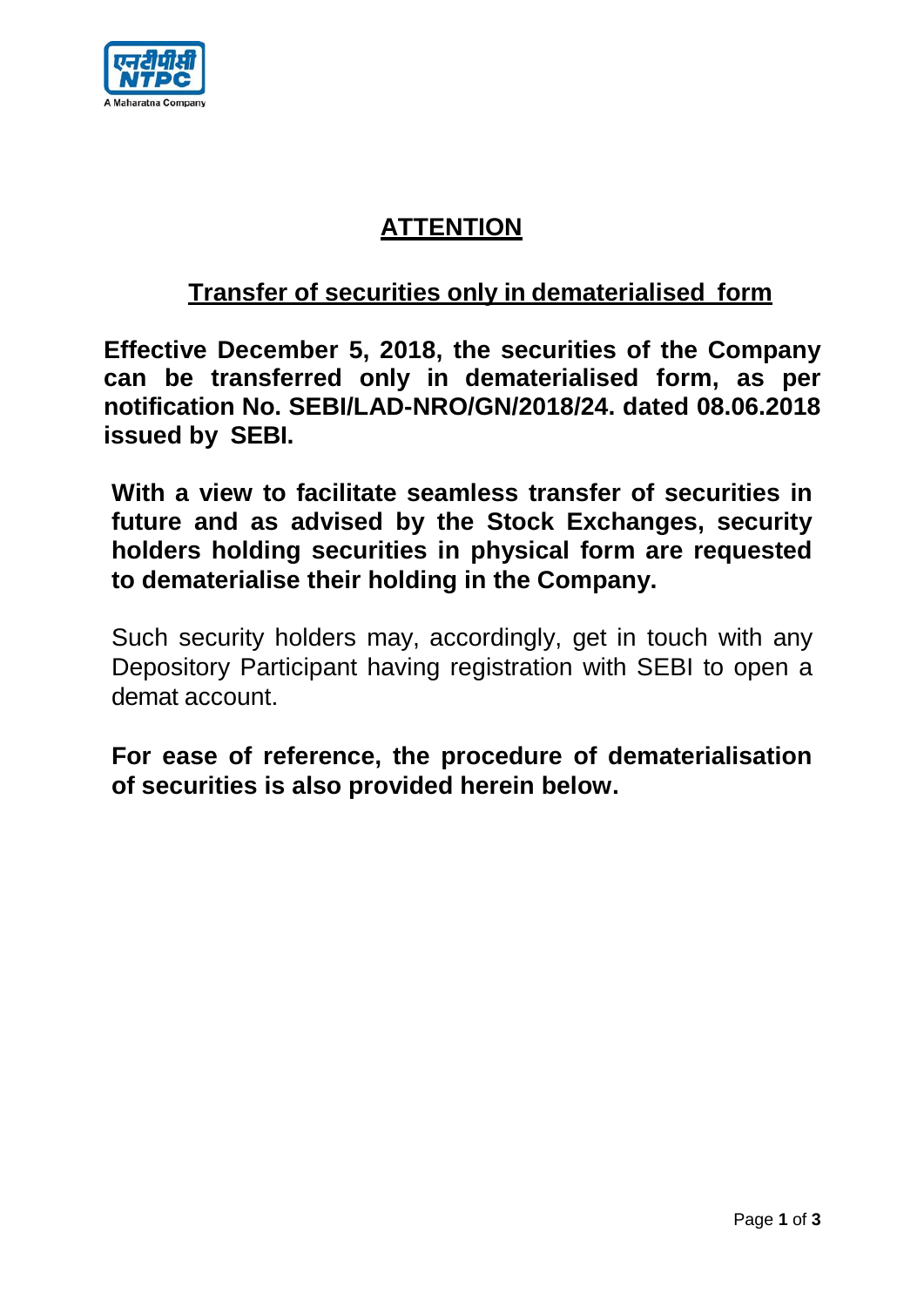

## **PROCEDURE FOR DEMATERIALISATION OF SECURITIES**

- 1. The registered owner (security holder) needs to submit a request to the concerned Depository Participant (DP) in the Dematerialisation Request Form (DRF) for dematerialisation, along with the original security certificates to be dematerialised.
- 2. The DP will deface the certificates by writing "SURRENDERED FOR DEMATERIALISATION".
- 3. The DP will verify the DRF and certificates and issue an acknowledgement slip, duly signed and stamped, to the security holder.
- 4. In case the DRF/certificates are not in order, the same will be returned to the security holder for removing deficiencies.
- 5. In case DRF/certificates are in order, the details mentioned in the DRF and certificates will be entered in the software system/ internet application provided by the Depository and a Dematerialisation Request Number (DRN) will be generated.
- 6. The DRF, with the DRN mentioned on it, will then be released electronically to the company/ Registrars and Transfer Agents of the company (RTA). The DP will also despatch the certificates along with the DRF to the company/ RTA for verification and approval.
- 7. The company/ RTA will, after due verification of DRF and certificates, confirm acceptance of the request for dematerialisation in the necessary software system/ internet application.
- 8. The Depository's software system will then electronically create and credit appropriate number of securities in the security holder's demat account.
- 9. The DP will inform the security holder of the changes in